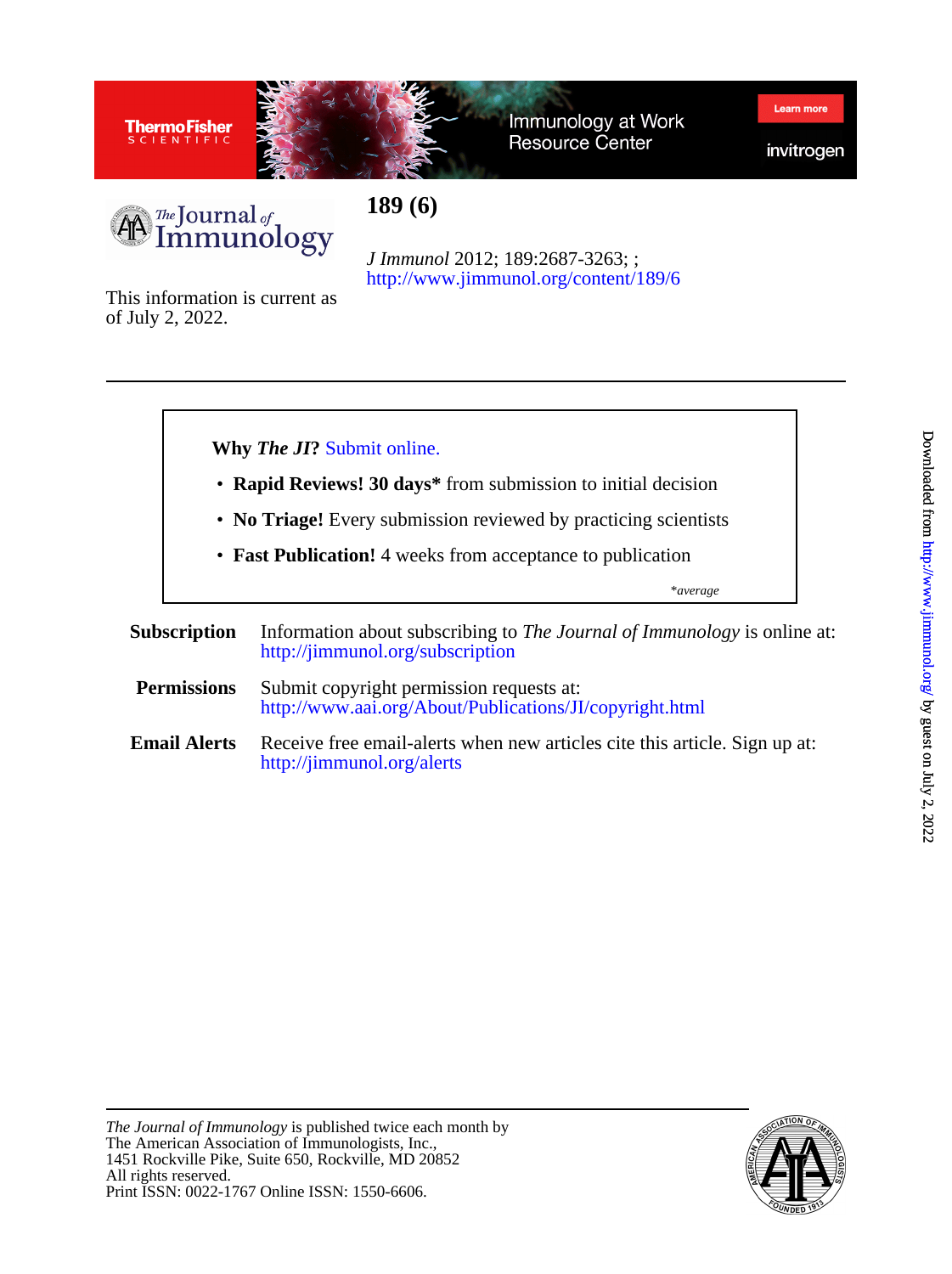

VOL. 189 | NO. 6 | September 15, 2012 | Pages 2687–3266

#### 2687 **IN THIS ISSUE**

### **BRIEF REVIEWS**

2689 Neutrophil Extracellular Traps: Double-Edged Swords of Innate Immunity Mariana J. Kaplan and Marko Radic

# **CUTTING EDGE**

- 2697 Cutting Edge: 4-1BB Controls Regulatory Activity in Dendritic Cells through Promoting Optimal Expression of Retinal Dehydrogenase Seung-Woo Lee, Yunji Park, So-Young Eun, Shravan Madireddi, Hilde Cheroutre, and Michael Croft
- 2702 Cutting Edge: Intravascular Staining Redefines Lung CD8 T Cell Responses Kristin G. Anderson, Heungsup Sung, Cara N. Skon, Leo Lefrancois, Angela Deisinger, Vaiva Vezys, and David Masopust
- 2707 Cutting Edge: IL-6 Is a Marker of Inflammation with No Direct Role in Inflammasome-Mediated Mouse Models Matthew D. McGeough, Carla A. Pena, James L. Mueller, Derek A. Pociask, Lori Broderick, Hal M. Hoffman, and Susannah D. Brydges
- 2712 Cutting Edge: A Novel Mechanism Bridging Innate and Adaptive Immunity: IL-12 Induction of CD25 To Form High-Affinity IL-2 Receptors on NK Cells Seung-Hwan Lee, Maria F. Fragoso, and Christine A. Biron
- 2717 Cutting Edge: TLR13 Is a Receptor for Bacterial RNA Asa Hidmark, Antonia von Saint Paul, and Alexander H. Dalpke
- 2722 Cutting Edge: Generation of Memory Precursors and Functional Memory CD8<sup>+</sup> T Cells Depends on T Cell Factor-1 and Lymphoid Enhancer-Binding Factor-1 Xinyuan Zhou and Hai-Hui Xue

On the cover: Cytoplasmic accumulation of vacuoles in human renal epithelial cells treated by IFN-g observed by contrast microscopy. Fougeray, S., I. Mami, G. Bertho, P. Beaune, E. Thervet, and N. Pallet. 2012. Tryptophan depletion and the kinase GCN2 mediate IFN-y-induced autophagy. J. Immunol. 189: 2954-2964.

The Journal of Immunology (ISSN 0022-1767) is published twice each month by The American Association of Immunologists, Inc., 9650 Rockville Pike, Bethesda, MD 20814-3994, Phone: 301-634-7197, Fax: 301-634-7829. Subscription terms: New subscriptions and renewals begin January 1 and expire one year later (see http://www.jimmunol.org/subscriptions for prices and details). A special rate is available to members of The American Association of Immunologists, Inc. (see [http://www.aai.org/](http://www.aai.org/membership) [membership](http://www.aai.org/membership)). The American Association of Immunologists, Inc., is not responsible for undeliverable issues. Replacement issues can be obtained, if available, at the regular price of single issues (see http://www.jimmunol.org/pdf/single\_issue\_purchase.pdf). Reprints of individual articles are available only from authors. Periodicals postage paid at Bethesda, MD 20814-3994, and at additional mailing offices. Country of origin U.S.A. Printed on acid-free recyclable paper. Postmaster: Send address changes 60 days in advance to The Journal of Immunology, Subscription Department, 9650 Rockville Pike, Bethesda, MD 20814-3994. Copyright © 2012 by The American Association of Immunologists, Inc.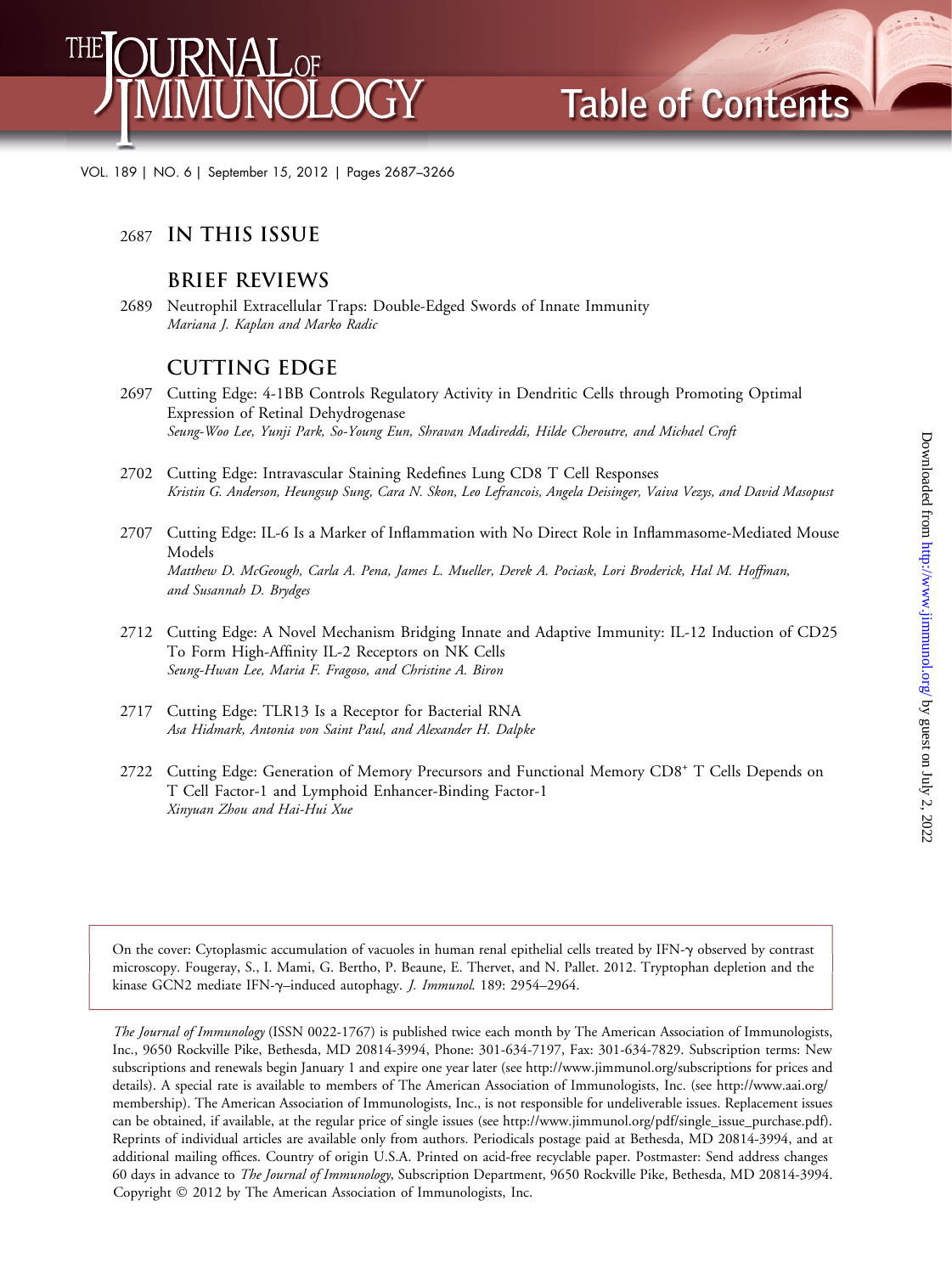## **CELLULAR IMMUNOLOGY AND IMMUNE REGULATION**

- 2727 The Adaptor 3BP2 Is Required for Early and Late Events in FceRI Signaling in Human Mast Cells Erola Ainsua-Enrich, Damiana Álvarez-Errico, Alasdair M. Gilfillan, César Picado, Joan Sayós, Juan Rivera, and Margarita Martín
- 2735 Type III IFNs Are Produced by and Stimulate Human Plasmacytoid Dendritic Cells Zhiwei Yin, Jihong Dai, Jing Deng, Faruk Sheikh, Mahwish Natalia, Tiffany Shih, Anita Lewis-Antes, Sheela B. Amrute, Ursula Garrigues, Sean Doyle, Raymond P. Donnelly, Sergei V. Kotenko, and Patricia Fitzgerald-Bocarsly
- 2746 Host Factor Transcriptional Regulation Contributes to Preferential Expression of HIV Type 1 in IL-4–Producing CD4 T Cells Mingce Zhang, Adrian Clausell, Tanya Robinson, Jiyi Yin, Eric Chen, Leanne Johnson, Greta Weiss, Steffanie Sabbaj, Robert M. Lowe, Fred H. Wagner, Paul A. Goepfert, Olaf Kutsch, and Randy Q. Cron
- 2758 CD28–B7 Interaction Modulates Short- and Long-Lived Plasma Cell Function Modesta N. Njau, Jin Hyang Kim, Craig P. Chappell, Rajesh Ravindran, Leela Thomas, Bali Pulendran, and Joshy Jacob
- 2768 TIPE2 Controls Innate Immunity to RNA by Targeting the Phosphatidylinositol 3-Kinase–Rac Pathway Honghong Sun, Guohong Zhuang, Lihui Chai, Zhaojun Wang, Derek Johnson, Yuanfang Ma, and Youhai H. Chen
- 2774 Identification of Pancreatic Glycoprotein 2 as an Endogenous Immunomodulator of Innate and Adaptive Immune Responses Lael Werner, Daniela Paclik, Christina Fritz, Dirk Reinhold, Dirk Roggenbuck, and Andreas Sturm
- 2784 Inhibition of JAKs in Macrophages Increases Lipopolysaccharide-Induced Cytokine Production by Blocking IL-10–Mediated Feedback Michael J. Pattison, Kirsty F. MacKenzie, and J. Simon C. Arthur
- 2793 ICOS-Expressing CD4 T Cells Induced via TLR4 in the Nasal Mucosa Are Capable of Inhibiting Experimental Allergic Asthma Karim H. Shalaby, Taisuke Jo, Emily Nakada, Alexandra Allard-Coutu, Kimitake Tsuchiya, Nobuaki Hirota, Salman T. Qureshi, Karim Maghni, Clément R. Rioux, and James G. Martin
- 2805 The Development and Function of Memory Regulatory T Cells after Acute Viral Infections Ana M. Sanchez, Jiangao Zhu, Xiaopei Huang, and Yiping Yang
- 2815 Vesicles Released by Activated T Cells Induce Both Fas-Mediated RIP-Dependent Apoptotic and Fas-Independent Nonapoptotic Cell Deaths Gábor Koncz, Anikó Hancz, Krittalak Chakrabandhu, Péter Gogolák, Krisztina Kerekes, Éva Rajnavölgyi, and Anne-Odile Hueber
- 2824 The Chemokine Receptors CXCR1 and CXCR2 Couple to Distinct G Protein-Coupled Receptor Kinases To Mediate and Regulate Leukocyte Functions Sandeep K. Raghuwanshi, Yingjun Su, Vandana Singh, Katherine Haynes, Ann Richmond, and Ricardo M. Richardson
- 2833 Immune Surveillance Properties of Human NK Cell-Derived Exosomes Luana Lugini, Serena Cecchetti, Veronica Huber, Francesca Luciani, Gianfranco Macchia, Francesca Spadaro, Luisa Paris, Laura Abalsamo, Marisa Colone, Agnese Molinari, Franca Podo, Licia Rivoltini, Carlo Ramoni, and Stefano Fais
- 2843 Lung T Lymphocyte Trafficking and Activation during Ischemic Acute Kidney Injury Mihaela L. Lie, Laura E. White, Rachel J. Santora, Jong M. Park, Hamid Rabb, and Heitham T. Hassoun
- 2852 Caveolin-1–Mediated Negative Signaling Plays a Critical Role in the Induction of Regulatory Dendritic Cells by DNA and Protein Coimmunization Jinyao Li, Shuang Geng, Xiaoping Xie, Hu Liu, Guoxing Zheng, Xiaolin Sun, Gan Zhao, Ying Wan, Yuzhang Wu, Xuan Chen, Yiwei Zhong, and Bin Wang
- 2860 MyD88 Drives the IFN-ß Response to *Lactobacillus acidophilus* in Dendritic Cells through a Mechanism Involving IRF1, IRF3, and IRF7 Gudrun Weiss, Kristina Maaetoft-Udsen, Sebastian A. Stifter, Paul Hertzog, Stanislas Goriely, Allan R. Thomsen, Søren R. Paludan, and Hanne Frøkiær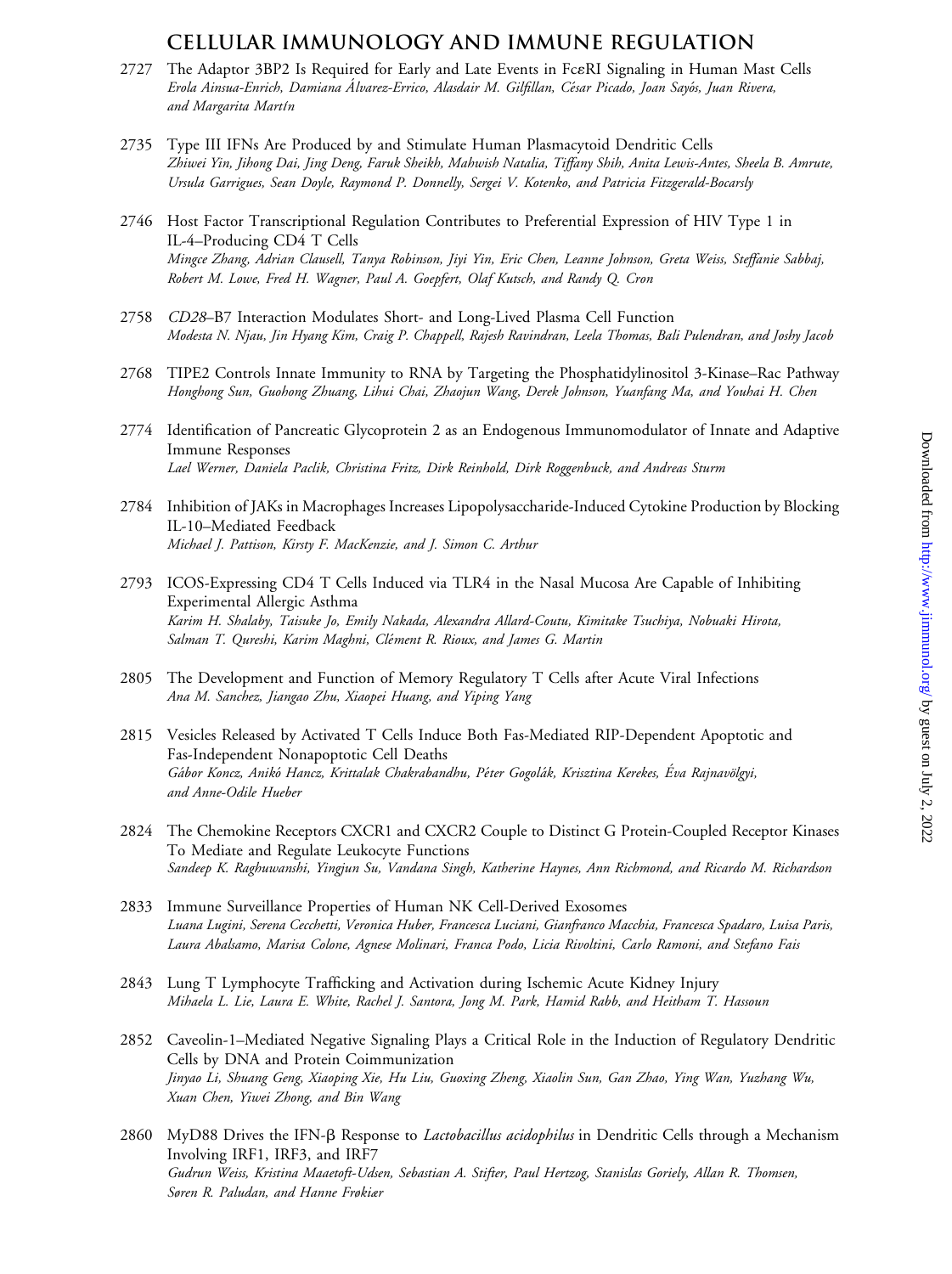- 2869 Dietary Folic Acid Promotes Survival of Foxp3<sup>+</sup> Regulatory T Cells in the Colon Makoto Kinoshita, Hisako Kayama, Takashi Kusu, Tomoyuki Yamaguchi, Jun Kunisawa, Hiroshi Kiyono, Shimon Sakaguchi, and Kiyoshi Takeda
- 2879 Enhanced Tim3 Activity Improves Survival after Influenza Infection Josalyn L. Cho, Marly I. Roche, Barry Sandall, Abraham L. Brass, Brian Seed, Ramnik J. Xavier, and Benjamin D. Medoff
- 2890 IFN-g Production by Allogeneic Foxp3<sup>+</sup> Regulatory T Cells Is Essential for Preventing Experimental Graft-versus-Host Disease Christian Koenecke, Chun-Wei Lee, Kristina Thamm, Lisa Föhse, Matthias Schafferus, Hans-Willi Mittrücker, Stefan Floess, Jochen Huehn, Arnold Ganser, Reinhold Förster, and Immo Prinz
- 2897 Myelin Basic Protein-Specific TCR/HLA-DRB5\*01:01 Transgenic Mice Support the Etiologic Role of DRB5\*01:01 in Multiple Sclerosis Jacqueline A. Quandt, Jaebong Huh, Mirza Baig, Karen Yao, Naoko Ito, Mark Bryant, Kazuyuki Kawamura, Clemencia Pinilla, Henry F. McFarland, Roland Martin, and Kouichi Ito
- 2909 CD28 Promotes CD4<sup>+</sup> T Cell Clonal Expansion during Infection Independently of Its YMNM and PYAP Motifs Antonio J. Pagán, Marion Pepper, H. Hamlet Chu, Jonathan M. Green, and Marc K. Jenkins
- 2918 CD5-Dependent CK2 Activation Pathway Regulates Threshold for T Cell Anergy Christine M. Sestero, Donald J. McGuire, Patrizia De Sarno, Emily C. Brantley, Gloria Soldevila, Robert C. Axtell, and Chander Raman
- 2931 Cyclin-Dependent Kinase Inhibitor Cdkn2c Deficiency Promotes B1a Cell Expansion and Autoimmunity in a Mouse Model of Lupus Hari-Hara S. K. Potula, Zhiwei Xu, Leilani Zeumer, Allison Sang, Byron P. Croker, and Laurence Morel
- 2941 Leptin-Induced mTOR Activation Defines a Specific Molecular and Transcriptional Signature Controlling CD4<sup>+</sup> Effector T Cell Responses Claudio Procaccini, Veronica De Rosa, Mario Galgani, Fortunata Carbone, Silvana Cassano, Dario Greco, Kui Qian, Petri Auvinen, Gaetano Calı`, Giovanni Stallone, Luigi Formisano, Antonio La Cava, and Giuseppe Matarese
- 2954 Tryptophan Depletion and the Kinase GCN2 Mediate IFN-y-Induced Autophagy Sophie Fougeray, Iadh Mami, Gildas Bertho, Philippe Beaune, Eric Thervet, and Nicolas Pallet
- 2965 Retention of Anergy and Inhibition of Antibody Responses during Acute Gammaherpesvirus 68 Infection Andrew Getahun, Mia J. Smith, Igor Kogut, Linda F. van Dyk, and John C. Cambier
- 2975 Autoantigen Recognition Is Required for Recruitment of  $IGRP_{206-214}$ -Autoreactive CD8<sup>+</sup> T Cells but Is Dispensable for Tolerance Jinguo Wang, Sue Tsai, Bingye Han, Pankaj Tailor, and Pere Santamaria
- 2985 Opposing Roles for Complement Component C5a in Tumor Progression and the Tumor Microenvironment Lacey Gunn, Chuanlin Ding, Min Liu, Yunfeng Ma, Chunjian Qi, Yihua Cai, Xiaoling Hu, Deep Aggarwal, Huang-ge Zhang, and Jun Yan
- 2995 Fcg Receptors Inhibit Mouse and Human Basophil Activation Lydie Cassard, Friederike Jönsson, Ségolène Arnaud, and Marc Daëron

# **MOLECULAR AND STRUCTURAL IMMUNOLOGY**

3007 Globosides but Not Isoglobosides Can Impact the Development of Invariant NKT Cells and Their Interaction with Dendritic Cells Stefan Porubsky, Anneliese O. Speak, Mariolina Salio, Richard Jennemann, Mahnaz Bonrouhi, Rashad Zafarulla, Yogesh Singh, Julian Dyson, Bruno Luckow, Agnes Lehuen, Ernst Malle, Johannes Müthing, Frances M. Platt, Vincenzo Cerundolo, and Hermann-Josef Gröne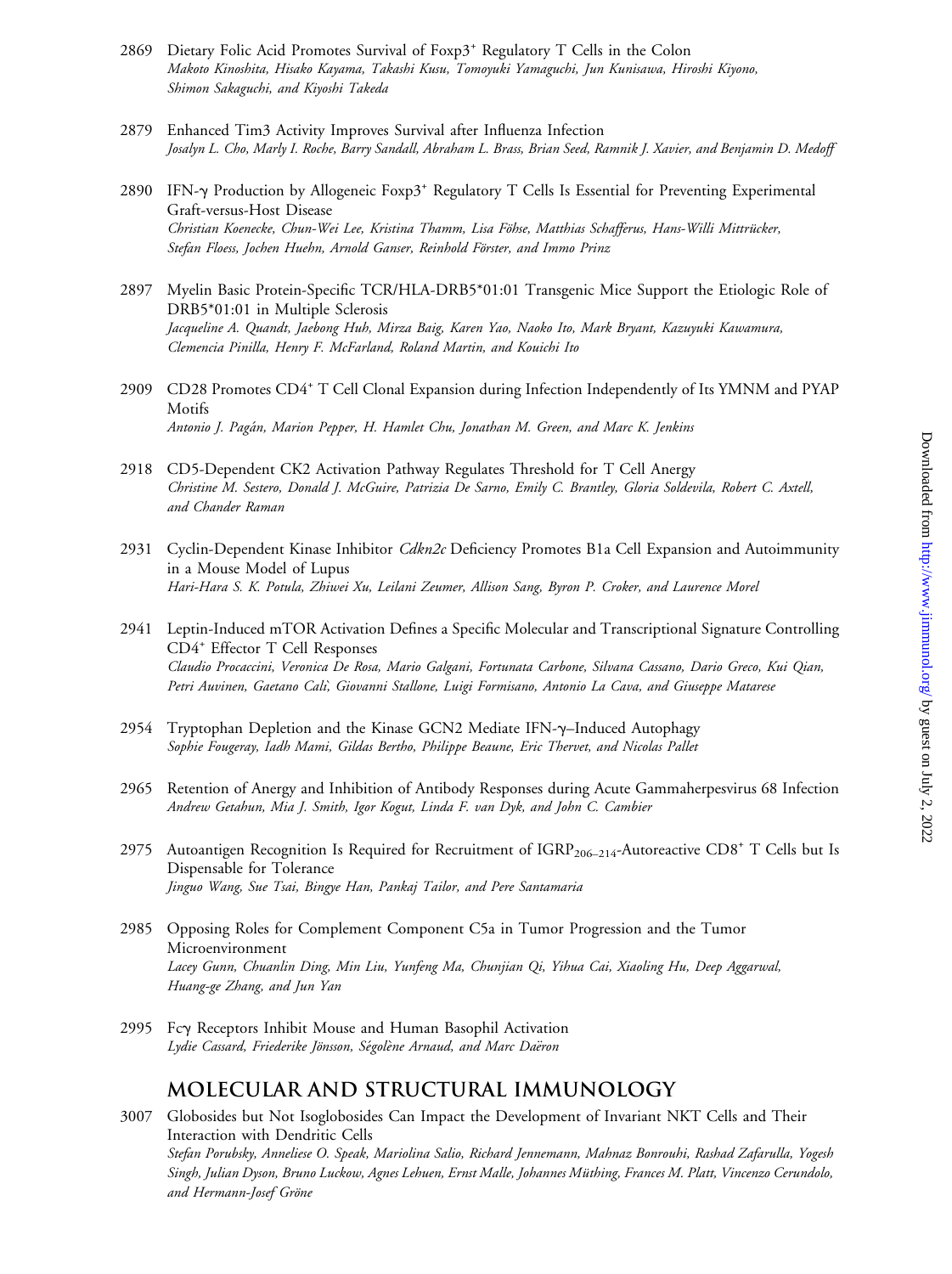- 3018 Molecular and Immunological Characterization of Tri a 36, a Low Molecular Weight Glutenin, as a Novel Major Wheat Food Allergen Alexandra Baar, Sandra Pahr, Claudia Constantin, Sandra Scheiblhofer, Josef Thalhamer, Stavroula Giavi, Nikolaos G. Papadopoulos, Christof Ebner, Adriano Mari, Susanne Vrtala, and Rudolf Valenta
- 3026 Gcn5 Is Required for PU.1-Dependent IL-9 Induction in Th9 Cells Ritobrata Goswami and Mark H. Kaplan

## **IMMUNOGENETICS**

- 3034 Upstream Stimulating Factors Regulate the Expression of RORgT in Human Lymphocytes Marcin Ratajewski, Aurelia Walczak-Drzewiecka, Anna Sałkowska, and Jarosław Dastych
- 3043 Genetically Driven Target Tissue Overexpression of CD40: A Novel Mechanism in Autoimmune Disease Amanda K. Huber, Fred D. Finkelman, Cheuk Wun Li, Erlinda Concepcion, Eric Smith, Eric Jacobson, Rauf Latif, Mehdi Keddache, Weijia Zhang, and Yaron Tomer

### **HOST DEFENSE**

- 3054 Tissue-Expressed B7x Affects the Immune Response to and Outcome of Lethal Pulmonary Infection Kimberly A. Hofmeyer, Lisa Scandiuzzi, Kaya Ghosh, Liise-Anne Pirofski, and Xingxing Zang
- 3064 Natural IgM Mediates Complement-Dependent Uptake of Francisella tularensis by Human Neutrophils via Complement Receptors 1 and 3 in Nonimmune Serum Justin T. Schwartz, Jason H. Barker, Matthew E. Long, Justin Kaufman, Jenna McCracken, and Lee-Ann H. Allen
- 3078 Trefoil Factor 2 Negatively Regulates Type 1 Immunity against Toxoplasma gondii Cortez McBerry, Charlotte E. Egan, Reena Rani, Yanfen Yang, David Wu, Nicholas Boespflug, Louis Boon, Barbara Butcher, Julie Mirpuri, Simon P. Hogan, Eric Y. Denkers, Julio Aliberti, and De'Broski R. Herbert
- 3085 Protective Role of Commensals against *Clostridium difficile* Infection via an IL-1 $\beta$ –Mediated Positive-Feedback Loop Mizuho Hasegawa, Nobuhiko Kamada, Yizu Jiao, Meng Zhen Liu, Gabriel Núñez, and Naohiro Inohara
- 3092 Early Secreted Antigenic Target of 6-kDa Protein of *Mycobacterium tuberculosis* Primes Dendritic Cells To Stimulate Th17 and Inhibit Th1 Immune Responses Xisheng Wang, Peter F. Barnes, Fangfang Huang, Ivana B. Alvarez, Pierre F. Neuenschwander, David R. Sherman, and Buka Samten
- 3104 The Akt1 Isoform Is Required for Optimal IFN- $\beta$  Transcription through Direct Phosphorylation of b-Catenin Benjamin N. Gantner, Huali Jin, Feng Qian, Nissim Hay, Bin He, and Richard D. Ye
- 3112 IL-10 Acts As a Developmental Switch Guiding Monocyte Differentiation to Macrophages during a Murine Peritoneal Infection Huu-Hung Nguyen, Bich-Thu Tran, Werner Muller, and Robert S. Jack
- 3121 Role of Mincle in Alveolar Macrophage-Dependent Innate Immunity against Mycobacterial Infections in Mice Friederike Behler, Kathrin Steinwede, Luciana Balboa, Bianca Ueberberg, Regina Maus, Gabriele Kirchhof, Sho Yamasaki, Tobias Welte, and Ulrich A. Maus

### **INFLAMMATION**

- 3130 Role of Caspases in Cytokine-Induced Barrier Breakdown in Human Brain Endothelial Cells M. Alejandro Lopez-Ramirez, Roman Fischer, Claudia C. Torres-Badillo, Heather A. Davies, Karen Logan, Klaus Pfizenmaier, David K. Male, Basil Sharrack, and Ignacio A. Romero
- 3140 Tc17 CD8<sup>+</sup> T Cells Potentiate Th1-Mediated Autoimmune Diabetes in a Mouse Model Amit Saxena, Sabine Desbois, Nadège Carrié, Myriam Lawand, Lennart T. Mars, and Roland S. Liblau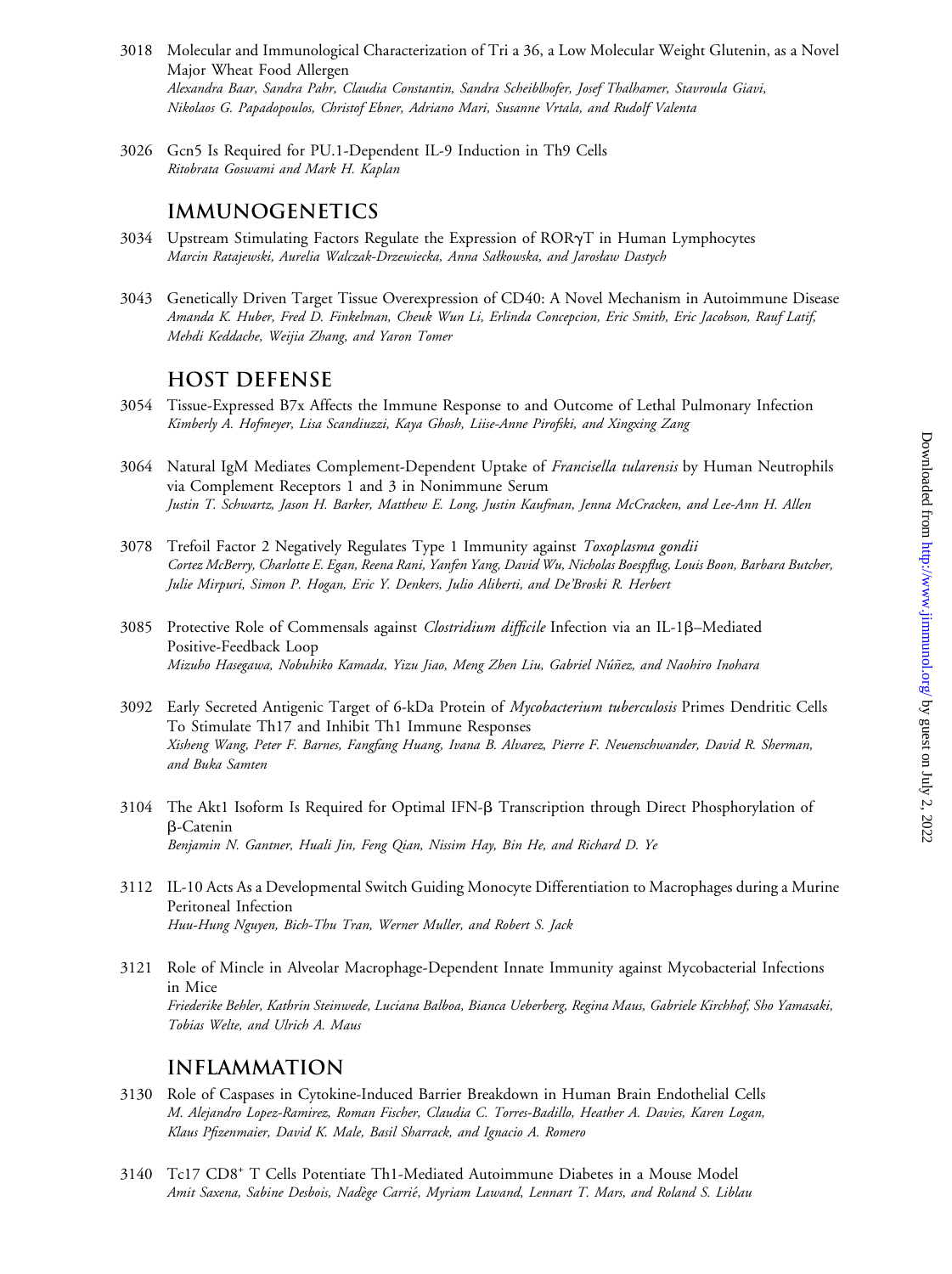- 3150 Semaphorin 7A Contributes to West Nile Virus Pathogenesis through TGF-B1/Smad6 Signaling Hameeda Sultana, Girish Neelakanta, Harald G. Foellmer, Ruth R. Montgomery, John F. Anderson, Raymond A. Koski, Ruslan M. Medzhitov, and Erol Fikrig
- 3159 Shp2 Plays an Important Role in Acute Cigarette Smoke-Mediated Lung Inflammation Fen-fen Li, Jian Shen, Hui-juan Shen, Xue Zhang, Rui Cao, Yun Zhang, Qiu Qui, Xi-xi Lin, Yi-cheng Xie, Lin-hui Zhang, Yong-liang Jia, Xin-wei Dong, Jun-xia Jiang, Meng-jing Bao, Shanshan Zhang, Wen-jiang Ma, Xi-mei Wu, Huahao Shen, Qiang-min Xie, and Yuehai Ke
- 3168 Stabilization of HIF-2a Induces sVEGFR-1 Production from Tumor-Associated Macrophages and Decreases Tumor Growth in a Murine Melanoma Model Julie M. Roda, Yijie Wang, Laura A. Sumner, Gary S. Phillips, Clay B. Marsh, and Timothy D. Eubank
- 3178 Microbial Carriage State of Peripheral Blood Dendritic Cells (DCs) in Chronic Periodontitis Influences DC Differentiation, Atherogenic Potential Julio Carrion, Elizabeth Scisci, Brodie Miles, Gregory J. Sabino, Amir E. Zeituni, Ying Gu, Adam Bear, Caroline A. Genco, David L. Brown, and Christopher W. Cutler
- 3188 The Ifng Gene Is Essential for Vdr Gene Expression and Vitamin  $D_3$ -Mediated Reduction of the Pathogenic T Cell Burden in the Central Nervous System in Experimental Autoimmune Encephalomyelitis, a Multiple Sclerosis Model Justin A. Spanier, Faye E. Nashold, Julie K. Olson, and Colleen E. Hayes

# **CLINICAL IMMUNOLOGY**

- 3198 Expansion of Effector Memory Regulatory T Cells Represents a Novel Prognostic Factor in Lower Risk Myelodysplastic Syndrome Adam W. Mailloux, Chiharu Sugimori, Rami S. Komrokji, Lili Yang, Jaroslaw P. Maciejewski, Mikkael A. Sekeres, Ronald Paquette, Thomas P. Loughran, Jr., Alan F. List, and Pearlie K. Epling-Burnette
- 3209 Immune Mechanism of the Antitumor Effects Generated by Bortezomib Chih-Long Chang, Yun-Ting Hsu, Chao-Chih Wu, Yuh-Cheng Yang, Connie Wang, T.-C. Wu, and Chien-Fu Hung
- 3221 Shaping of Human Germline IgH Repertoires Revealed by Deep Sequencing Kevin Larimore, Michael W. McCormick, Harlan S. Robins, and Philip D. Greenberg
- 3231 Adiponectin Regulates Cutaneous Wound Healing by Promoting Keratinocyte Proliferation and Migration via the ERK Signaling Pathway Sayaka Shibata, Yayoi Tada, Yoshihide Asano, Carren S. Hau, Toyoaki Kato, Hidehisa Saeki, Toshimasa Yamauchi, Naoto Kubota, Takashi Kadowaki, and Shinichi Sato
- 3242 Chemical Chaperones Curcumin and 4-Phenylbutyric Acid Improve Secretion of Mutant Factor H  $R_{127}H$ by Fibroblasts from a Factor H-Deficient Patient José Antonio T. Albuquerque, Marcelo L. Lamers, Mónica M. Castiblanco-Valencia, Marinilce dos Santos, and Lourdes Isaac
- 3249 Novel Humanized and Highly Efficient Bispecific Antibodies Mediate Killing of Prostate Stem Cell Antigen-Expressing Tumor Cells by CD8<sup>+</sup> and CD4<sup>+</sup> T Cells Anja Feldmann, Claudia Arndt, Katrin Töpfer, Slava Stamova, Franziska Krone, Marc Cartellieri, Stefanie Koristka, Irene Michalk, Dirk Lindemann, Marc Schmitz, Achim Temme, Martin Bornhäuser, Gerhard Ehninger, and Michael Bachmann

#### **LETTERS OF RETRACTION**

- 3260 Retraction: Recombinant Migration Inhibitory Factor Induces Nitric Oxide Synthase in Murine Macrophages Salvador Moncada and F. Y. Liew
- 3261 Retraction: Human Recombinant Migration Inhibitory Factor Activates Human Macrophages to Kill Leishmania donovani